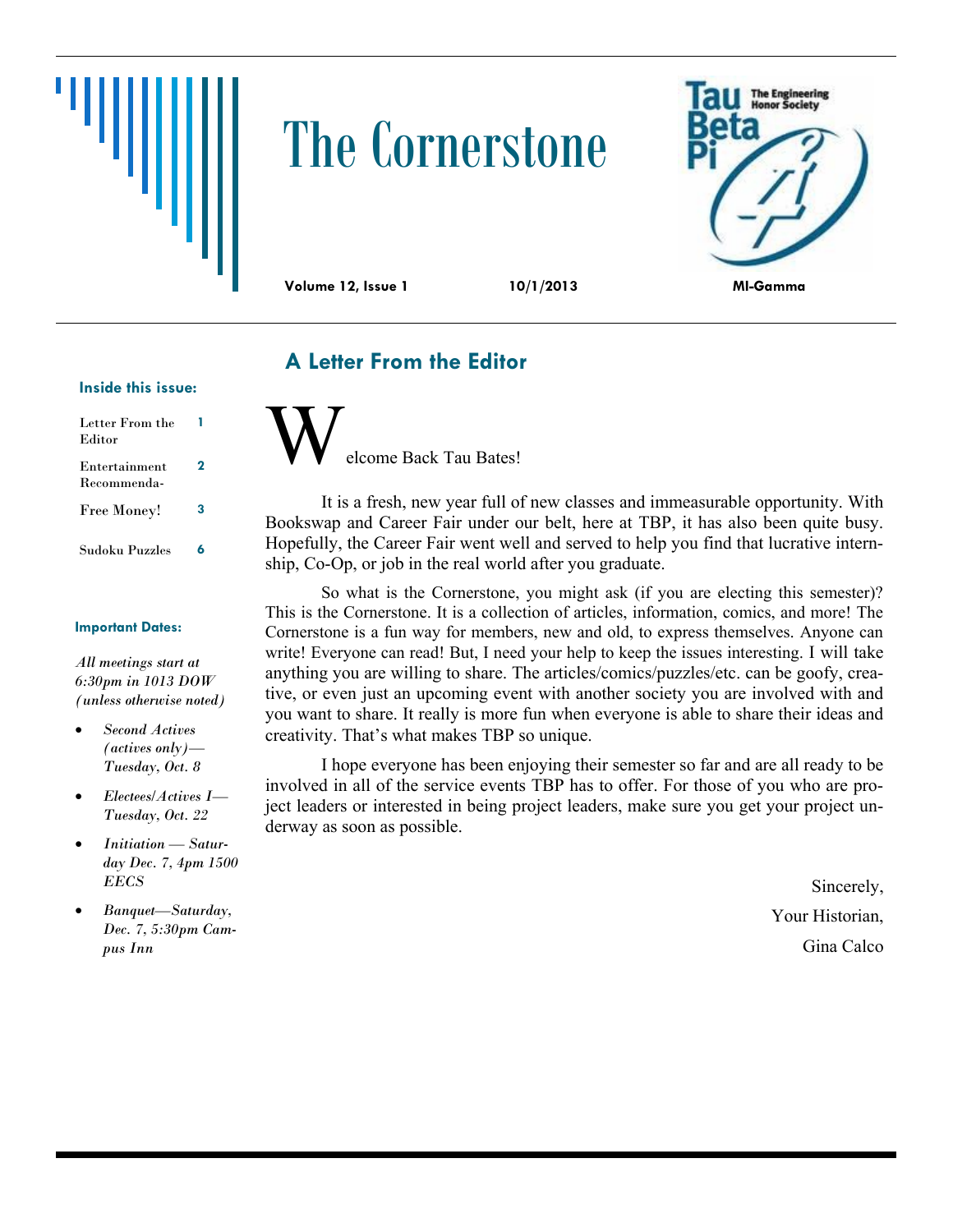## **Entertainment Recommendations**

## *Ryan Chen*

#### **Things you can see me perform in:**

University of Michigan Symphony Band

Friday, October 4, 8:00pm, Hill Auditorium

Free (no tickets required)

Will feature UM alumnus Michael Wayne, clarinetist in the Boston Symphony Orchestra

#### BlueLine Brass Band

Saturday, October 5, 8:00pm, Ann St. Music Room

Free (no tickets required)

My hilarious New Orleans-style brass jam/party band! Will feature such tasteful and classy hits as the Barbie Girl theme, "Wild Ones" by Flo Rida, "I Knew You Were Trouble" by Taylor Swift, a mashup of "Forget You" by Cee-Lo Green and "When the Saints Go Marching In," a mashup of Kanye West's "All of the Lights" with Roxette's "Listen To Your Heart," among others.

#### **Things you can't see me perform in but should nonetheless consider:**

Rebirth Brass Band

Wednesday, October 2, 8:00pm, The Ark

\$25 tickets

From the event website: "2012 Grammy Award winners, the Rebirth Brass Band are a New Orleans institution. Formed in 1983 by the now-famous Frazier brothers, the band has evolved from playing the streets of the French Quarter to playing festivals and stages all over the world. Rebirth is committed to upholding the tradition of brass bands while at the same time incorporating modern music into their show. Their signature brand of heavy funk has not only won over several generations of music lovers, it has become the soundtrack to an entire city. In the wake of the sometimes stringent competition among brass bands, Rebirth is the undisputed leader of the pack, and they show no signs of slowing down. Rebirth is featured in the Treme Tour, the HBO series about New Orleans after Katrina. Rebirth won the Grammy for their 2011 Basin Street release "The Rebirth of New Orleans in the regional roots category."

#### The Second City

Friday, October 4 and Saturday, October 5, 8:00pm, The Ark

\$25 tickets

From the event website: "Founded in Chicago in 1959, The Second City made the world safe for improv comedy and has become the premier training ground for comedy's best and brightest. Second City alumni include Mike Nichols, Elaine May, Alan Arkin, Joan Rivers, Peter Boyle, Harold Ramis, John Belushi, Dan Aykroyd, Bill Murray, Gilda Radner, George Wendt, John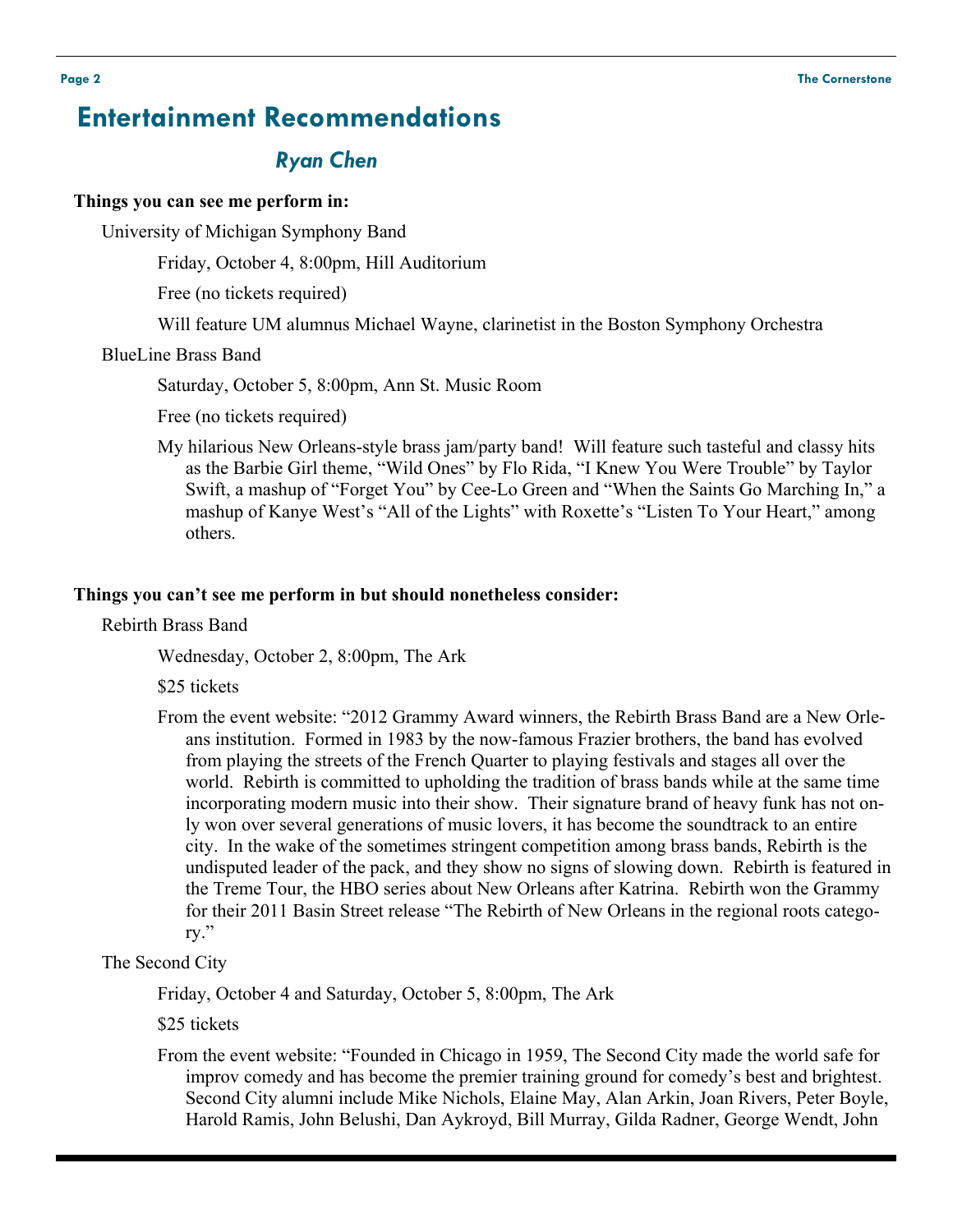#### **Volume 12, Issue 1 Page 3**

## **Free Money!**

## *Elson Liu*

There are many scholarships and fellowships for both undergraduate and graduate study for which I feel that Michigan Gamma Tau Bates would make extremely strong candidates. If Tau Bates were applying for these awards, I feel that Michigan Gamma would have at least one recipient of each of these awards every year, which leads me to believe that many Tau Bates are not aware of these awards. Thus I have decided to compile a list of scholarships and fellowships and share them with you all. This list is not comprehensive by any means—for example, I have omitted scholarships and fellowships intended for study abroad, which I hope to cover those in a future newsletter article—but it should give you a sense of the number and scope of scholarships and fellowships that are available.

*Disclaimer*: Some of the information regarding these awards is based on my recollections from the time that I applied or was eligible for them. Thus, you may want to verify this information on the scholarship web site, or through the financial aid office or scholarship office.

## **General resource**

Many of the non-TBP scholarships and fellowships are nominated by the Provost's Council on Student Honors (Web: http://www.provost.umich.edu/scholars/ )

## **Scholarships for undergraduate study**

*Tau Beta Pi Scholarship* Eligibility: Initiated members of Tau Beta Pi Amount: \$1000/semester for up to 2 semesters Number of awards:  $\sim 100$ Application deadline: April 1st (postmark) Web: http://tbp.org/scholarships.cfm

## *Barry M. Goldwater Scholarship*

Eligibility: Sophomore and juniors in math, science, or engineering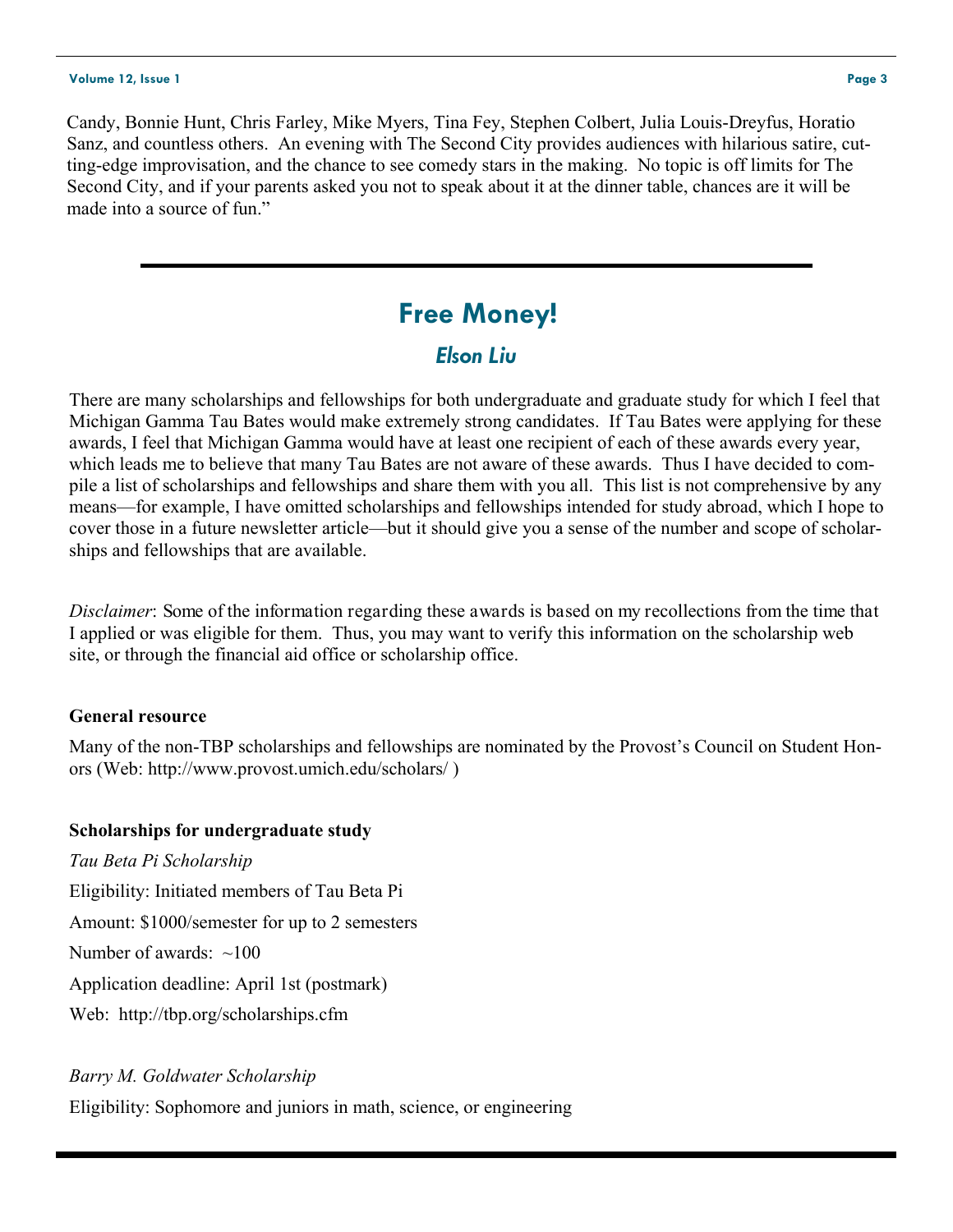## *Free Money! (cont.)*

Amount: Up to \$7500/year for up to 2 years Number of awards: 300 (maximum of 4 per university) Deadline: mid-November to Provost's Office Web: http://www.act.org/goldwater/

## *Truman Scholarship*

Eligibility: Juniors who show leadership potential and have an interest in government or public sector service Amount: \$30,000 for senior year of undergraduate study and two years of graduate study Number of awards:  $~1$ Deadline: early January to Provost's Office Deadline: http://www.truman.gov

## **Fellowships for graduate study**

*Tau Beta Pi Fellowship* Eligibility: Initiated members of Tau Beta Pi Amount: \$10,000 for 1 year of graduate study Number of awards: ~30 Deadline: February 1 Web: http://tbp.org/fellowships.cfm

## *National Science Foundation Graduate Research Fellowship (NSF)*

Eligibility: U.S. citizen or permanent resident enrolled full-time in research-based graduate degrees in science, technology, engineering, or mathematics

Amount: \$30,000 stipend + \$12,000 annual cost-of-education allowance for up to 3 years within a five-year interval.

Number of awards: 1,000

Deadline: early November

Web: http://www.nsfgrfp.org

## *National Defense Science & Engineering Graduate Fellowship (NDSEG)*

Eligibility: Citizens or nationals of the United States in an eligible field of study (basically, engineering or science)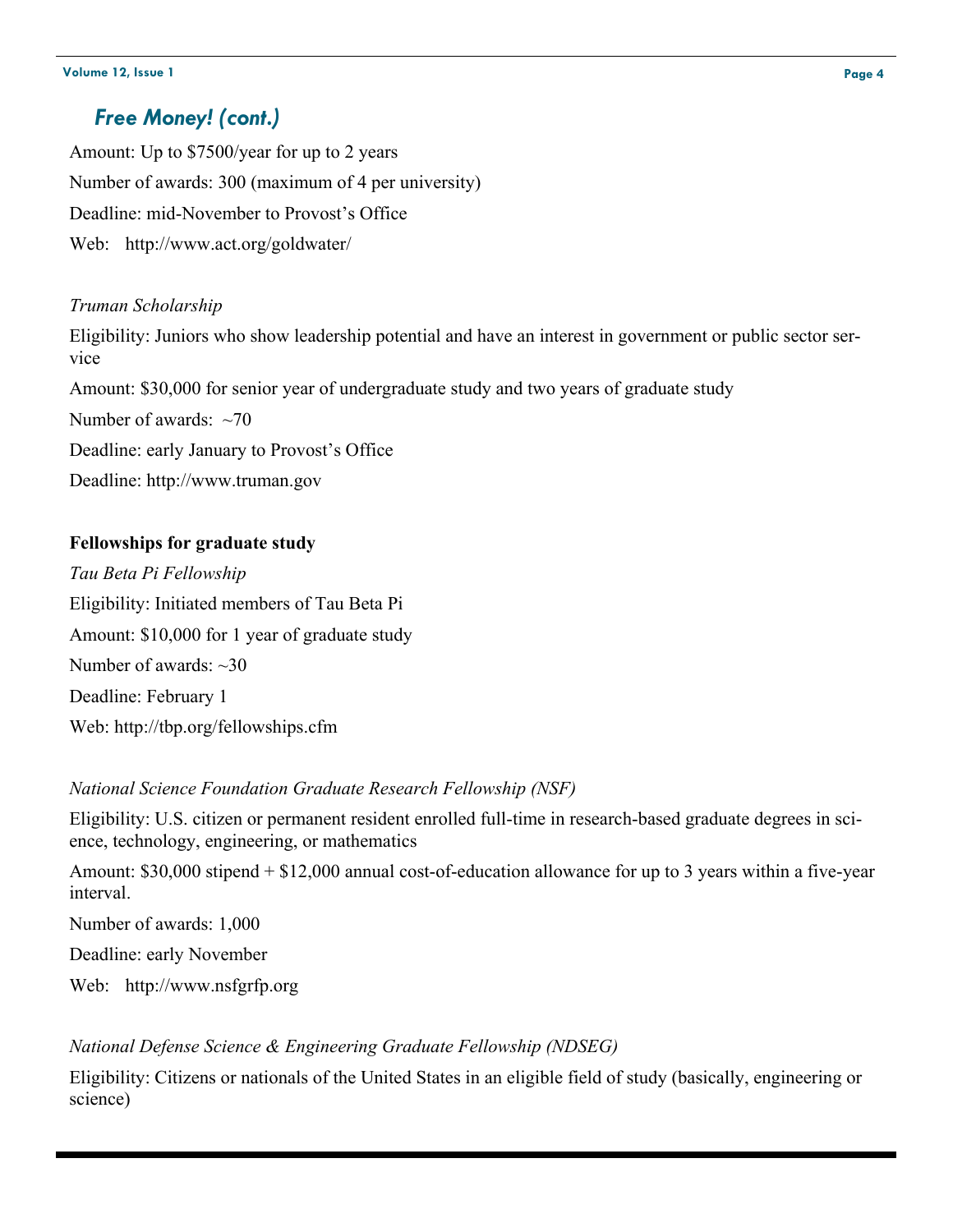## *Free Money! (cont.)*

Amount: Full tuition + \$30,500 stipend for first year; \$31,000 stipend for second year; and \$31,500 stipend for third year

Number of awards: ~200

Deadline: December 20

Web: http://ndseg.asee.org

*Hertz Foundation Fellowship* Eligibility: U.S. citizen or permanent resident Amount: Full tuition  $+$  \$32,000/9-month personal stipend for up to 5 years Number of awards: 15 Deadline: November 1 Web: http://www.hertzfoundation.org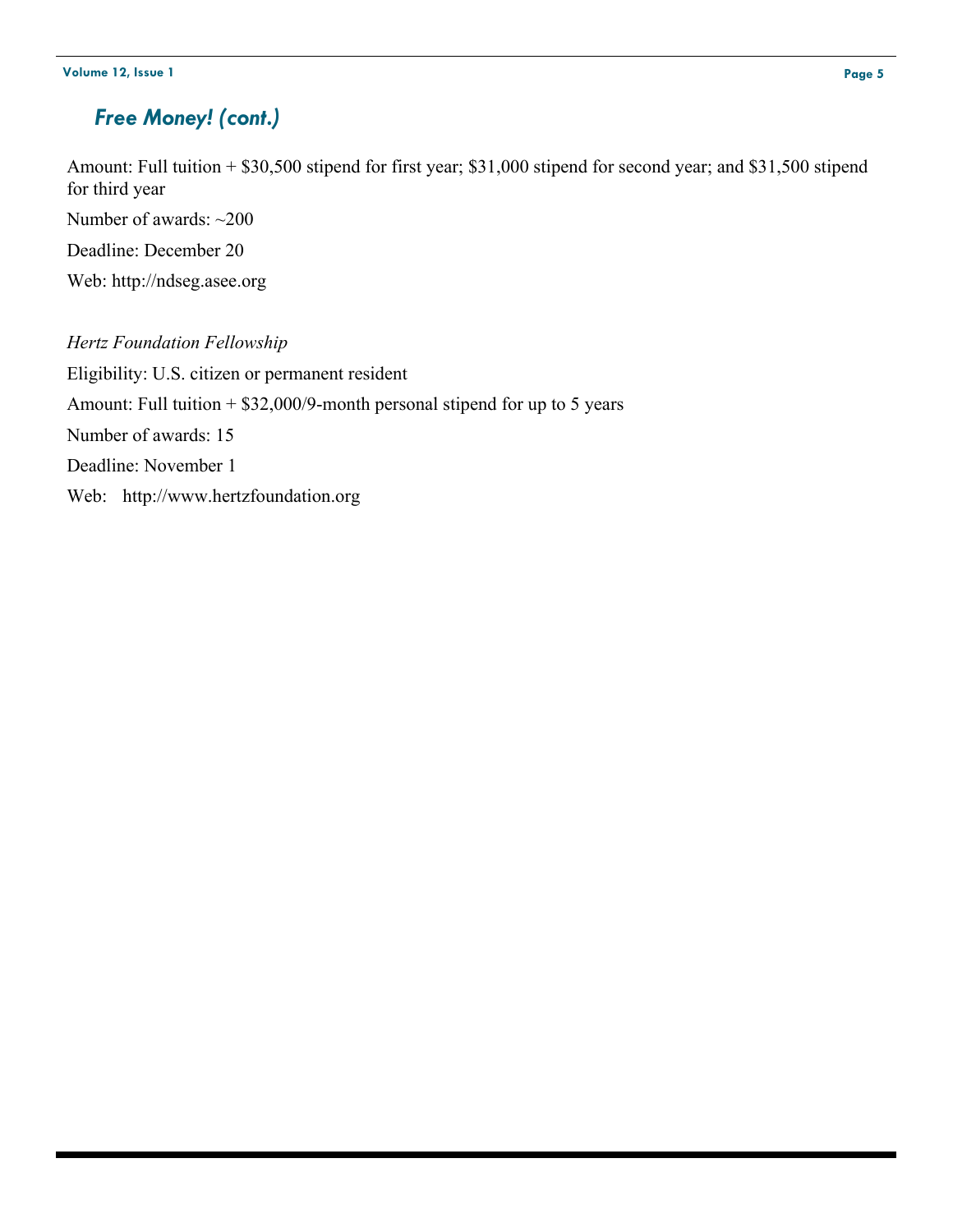**Volume 12, Issue 1** 

## *Sudoku Puzzles*

| 5            | 6                       |                         |   | 7                | 3 | 8                       |             |   |
|--------------|-------------------------|-------------------------|---|------------------|---|-------------------------|-------------|---|
|              | $\overline{\mathbf{3}}$ | 7                       | 4 |                  | 8 |                         | 1           |   |
|              |                         | $\overline{\mathbf{4}}$ |   |                  |   | $\overline{\mathbf{7}}$ |             |   |
|              | 1                       |                         |   | 4                |   |                         | 6           |   |
| $\mathbf 2$  |                         | 3                       |   | 6                | 9 |                         |             | 5 |
|              |                         |                         |   |                  |   |                         |             |   |
| $\mathbf{1}$ |                         |                         | 5 |                  |   |                         | $\mathbf 2$ |   |
|              | 5                       |                         | 9 | $\boldsymbol{2}$ | 6 | $\overline{\mathbf{4}}$ |             |   |
|              | 4                       |                         |   | 3                |   |                         |             |   |

| $\mathbf{1}$            |   |                         | 5 | 8 |                         |   |   | 4            |
|-------------------------|---|-------------------------|---|---|-------------------------|---|---|--------------|
| $\overline{\mathbf{3}}$ | 8 |                         |   | 9 | 6                       |   |   | $\mathbf{1}$ |
| $\overline{9}$          |   |                         |   |   |                         |   |   | 3            |
|                         | 5 | $\overline{\mathbf{3}}$ |   |   | $\overline{\mathbf{c}}$ |   |   |              |
| 6                       |   |                         | 7 |   |                         |   |   | 5            |
|                         | 1 |                         | 9 |   | 4                       | 3 | 6 |              |
| 5                       |   |                         | 4 | 7 |                         |   |   |              |
|                         |   | 9                       |   | 1 |                         | 4 |   | $\mathbf{2}$ |
|                         |   |                         |   |   |                         |   |   |              |